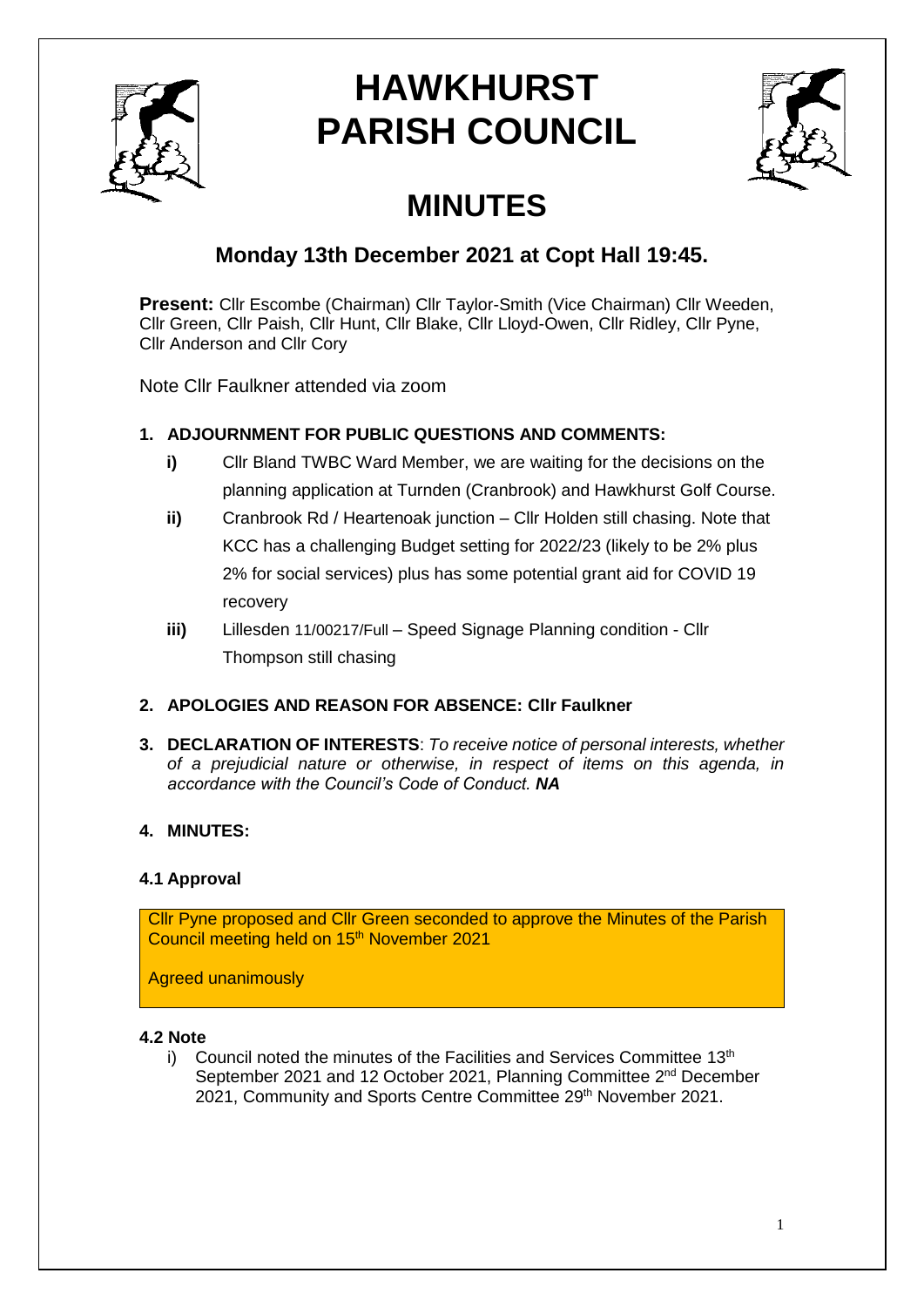#### **5. OUTSTANDING MATTERS FROM PREVIOUS MINUTES**

- **i) Hawkhurst Broadband - Community Interest Company –** (14.12.20/5.7) Clerk has circulated a presentation and emails following a meeting with KCC and Open Reach. Council need to confirm how best to support areas of residents in "not spots" as the voucher scheme is changing in spring 2022. We will know the "not spots" in spring 2022. Clerk to liaise with KCC and report back to Council.
- **ii) Update on KGV boiler (17.6.2021/6.6)** Cllr Paish noted that the boiler specification needs to change due to "legionella" and amount of use – will report back to Council.
- **iii) Verbal update on the Hawkhurst Golf Club planning appeal (**19.7.21/6.2) Cllr Escombe none at this time.
- **iv) Update on Chairman's Group meeting (16.8.21/6.2) –** Standing Orders, Financial Regulations and Committee Terms of Reference – Following a series of meetings aim to report to Council in January 2022.

#### **6. MATTERS FOR FURTHER DISCUSSION:**

**6.1 Delegation of Powers** – Cllr Escombe led a discussion, note if this does occur the Clerk will circulate reports and set up weekly zoom meetings for all Councillors.

Cllr Taylor-Smith proposed and Cllr Anderson seconded If Council / Committee meetings are cancelled due to COVID-19 that delegated authority should be given to the Proper Officer (the Clerk) in consultation with the Chairman and/ or Vice Chairman and /or Chairman of the relevant Committees.

Agreed majority of 9 for, 0 against and 3 abstain

**6.2 Proposed revised way forward for the Community and Sports Centre project** – Cllr Taylor-Smith led a discussion;

Cllr Taylor-Smith proposed and Cllr Pyne seconded that to refine the strategic phased approach to;

- Defer phase 4 Technical Design stage for the building
- Proactively support the planning application **2021/22**
- Continue to proactively engage the residents to increase understanding of and garner support for the project
- See 2022/23 bid;

;

- $\triangleright$  a growth bid of £5,000 to support the communications plan
- ▶ allocate the £65,000 Village Fund to: car park £30,000 and football pitches £15,000
- Proactively focus on the football pitch improvements **2021/22**
- As with all Council projects, there is a need to attract as much external funding / fund raising as possible. We should focus on fund raising for the football pitches with the football clubs and seeking grant aid. (we need a budget cost for the installation before we can seek external grants) **2022**
- Playground tender the agreed design and build brief to obtain an actual playground cost - **2022**
- Once we know the outcome of the Hawkhurst Golf Club and Dandara planning appeals plus the CSC planning application and we have an estimated cost for the football pitch improvements and playground we should review the project **- Spring 2022**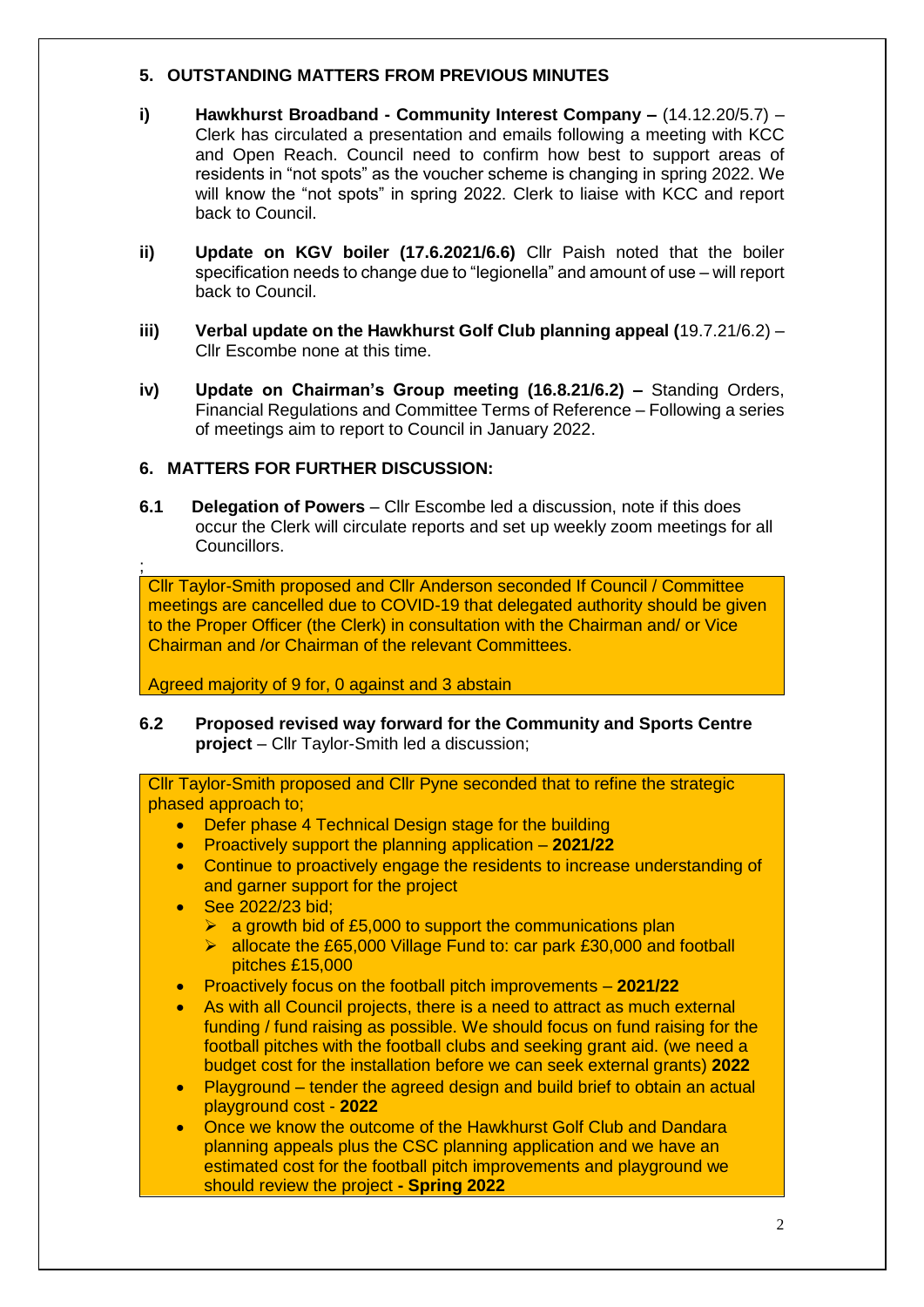- We will need to clarify PWL processes and loan costs **Spring 2022**
- Then, engage residents on the **cost issues - summer 2022**
- If the above is approved, amend the project plan and schematic

Agreed majority for 10, against 1 and abstain 1

#### **Council moved to closed session to discuss item 12.1 Parish Council office**

#### **Cllr Cory led a discussion**

#### **Council moved back to open session**

- **6.3 Budget monitoring report** RFO introduced the item and noted it was linked to item 6.4
- **6.4 Council Budget 2022/23** Clerk introduced the item and following a discussion, note some bids were removed as they were being delivered in this financial year such as the Copt Hall kitchen works.

The main key points were;

- Seek to complete works this year if possible
- Tree survey, FAS need to assess submission January 2022 and report to Council February 2022 to appoint Aborculturalist to survey trees, the lack of a tree survey and tree management plan is putting the Council at Risk
- Series of minor budget amendments
- Heartenoak capital works pitch Bid £14,000. In the debate the figure fluctuated between £5,000 and £25,000 and concluded at £15,000. A bid of £5,000 and £10,000 from the playground budget)
- Cemetery review fees, increase income to £7,000
- Playground equipment replacement £0, moved to Heartenoak capital works budget
- Copt Hall general repairs increase
- Review contract cleaning

Cllr Escombe proposed and Cllr Taylor-Smith seconded to continue after 9:45pm (2 hours) to conclude the meeting -Agreed – unanimously

- Sports Hall general repairs increased
- Sports Pavilion cleaning review
- Website upgrade £0
- Website maintenance increase to £7,000
- Parish Office general repairs increase to £3,000
- NDP reduce bid from £5,000 to £2,000
- Parish Office £33,052
- CSCC communications plan £5,000
- CSCC car park extension £20,000 plus £10,000 from reserves
- CSCC KGV drainage £15,000

Cllr Escombe proposed and Cllr Taylor-Smith seconded to defer until January 2022 Council meeting

Agreed - unanimously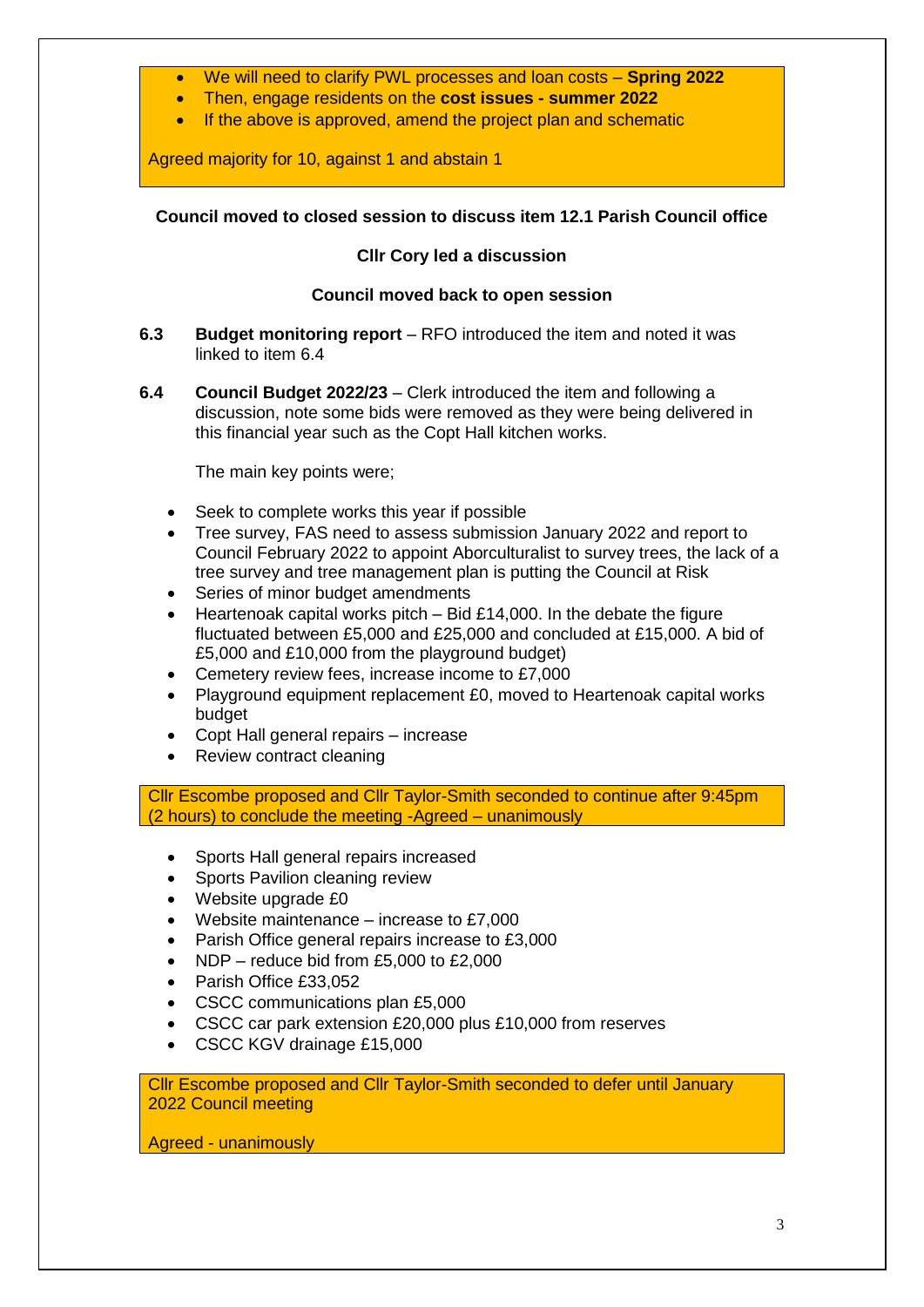- **6.5 Councillor membership of Planning Committee** Cllr Escombe asked if any Cllrs would like to join the Planning Committee – Cllr Blake volunteered to join Planning Committee
- **6.6 New Year Eve Fireworks** Clerk noted offer to provide Fireworks has been withdrawn.
- **7. REPORTS OF COMMITTEE CHAIRMEN AND UPDATES**
- 7.1 **Facility and Services Committee** 13<sup>th</sup> September 2021 and 12<sup>th</sup> October 2021 - Cllr Cory
	- New piece of play equipment at KGV, confirmed that Council would cover maintenance, insurance and it can be relocated if necessary.
- 7.2 Planning Committee 2<sup>nd</sup> December 2021 Cllr Escombe
- 7.3 **Community and Sports Centre Committee** 4<sup>th</sup> October 2021 Cllr Taylor Smith

Cllr Taylor-Smith proposed and Cllr Pyne seconded to Co-opt Rachel Fagg onto the Community and Sports Centre Committee

Agreed unanimously

#### **7. Finance**

#### **8.1 Financial position**

Accounts for payment £24,577.72 to 13.12.21 Payment received £1,399.92 to 30.11.21 Net Expenditure -£23,177.80 Cambridge & Counties £89,379.55 to 30.04.21 Cambridge Building Society £84,635.37 to 31.12.20 Lloyds Current £10,100.00 to 30.11.21 Lloyds Access Reserve £107,819.06 to 30.11.21

#### **8.2 Agreement to pay payments schedule** – circulated plus 2 Cleaning invoices totalling £375.68

Cllr Pyne proposed and Cllr Green seconded to approve payment list plus two extra payments

Agreed unanimously

#### **9. CORRESPONDENCE**

| No | ∣ From     | <b>Issue</b>                                                    |  |
|----|------------|-----------------------------------------------------------------|--|
|    | <b>RBL</b> | Thanking Council for support   Noted<br>with Remembrance Sunday |  |

#### **10. NOTES & INFORMATION:** Note Warden has cleared up broken glass again

#### **11. BURIALS AND MEMORIALS – None**

#### **12. CONFIDENTIAL:**

12.1 Parish Council Office report – see closed session